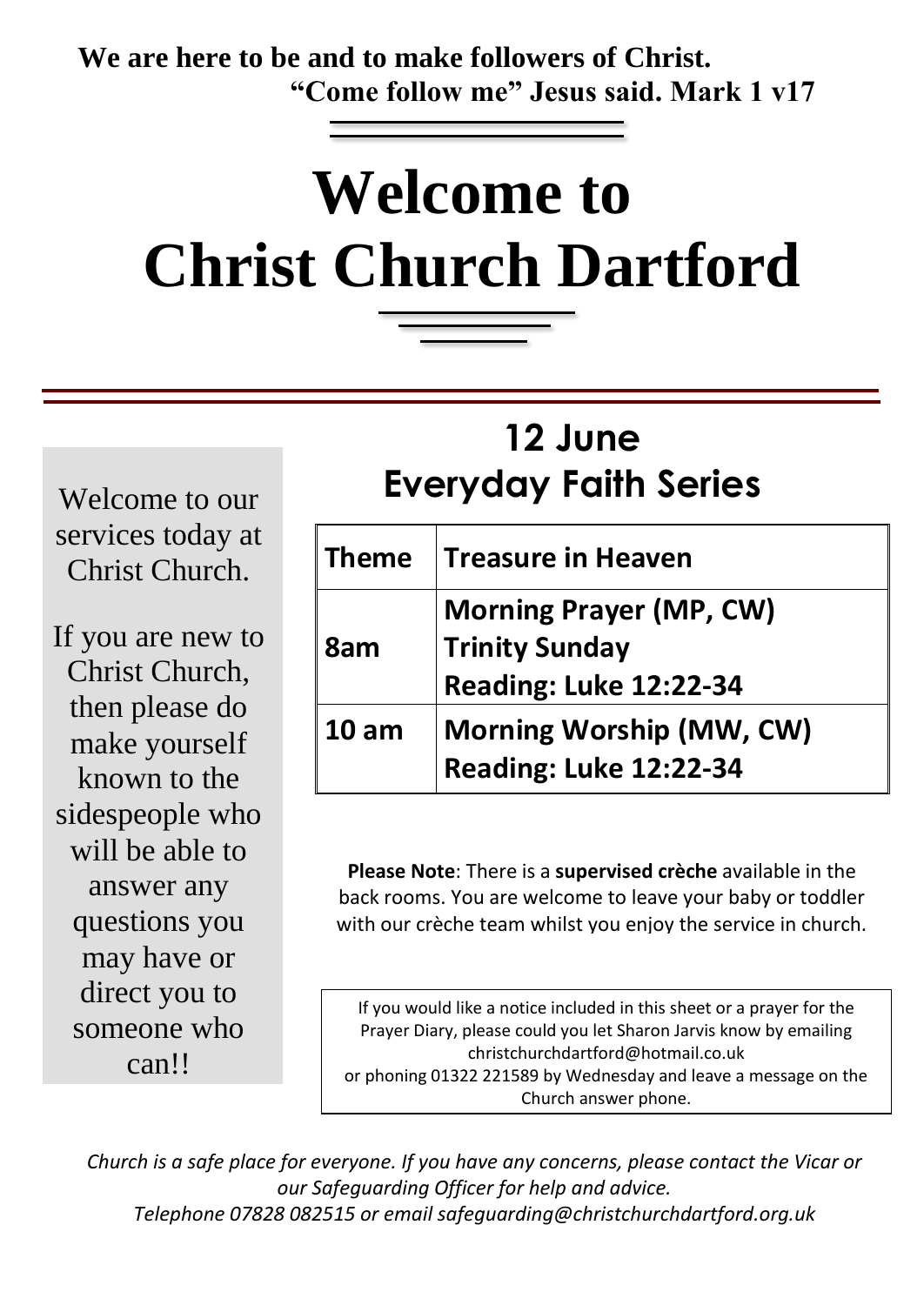## **At the church this Week….**

| Monday 13 <sup>th</sup> June    | 9:45am             | Housegroup in church             |
|---------------------------------|--------------------|----------------------------------|
|                                 | 8pm                | Buildings Team meeting in church |
| Tuesday 14 <sup>th</sup> June   | 9:15am             | Toddlers in church               |
|                                 | 11am               | Toddlers in church               |
|                                 | 1pm to 4:30pm      | 'Refresh' Café in church         |
|                                 | 7:30 <sub>pm</sub> | Leadership Meeting in church     |
| Wednesday 15 <sup>th</sup> June | 2pm                | Prayer in church                 |
| Thursday 16 <sup>th</sup> June  | 1:30 <sub>pm</sub> | Housegroup in church             |
| Sunday 19 <sup>th</sup> June    | 8am                | <b>Holy Communion</b>            |
|                                 | 10am               | <b>Holy Communion</b>            |

#### **Handling our Money**



Richard writes:

'This Sunday we begin a 4-week miniseries on handling our money, as part of our Everyday Faith agenda. When I started to look at what the Bible says on this matter I realised that there are many passages to choose from – God

clearly has a lot to say about this! It reminded me that this is an important area of our lives. I hope this series will be liberating and informative, as we seek to honour God with our finances, as well as bring encouragement to those who are feeling under pressure in this area. I hope it will be a support and a blessing!'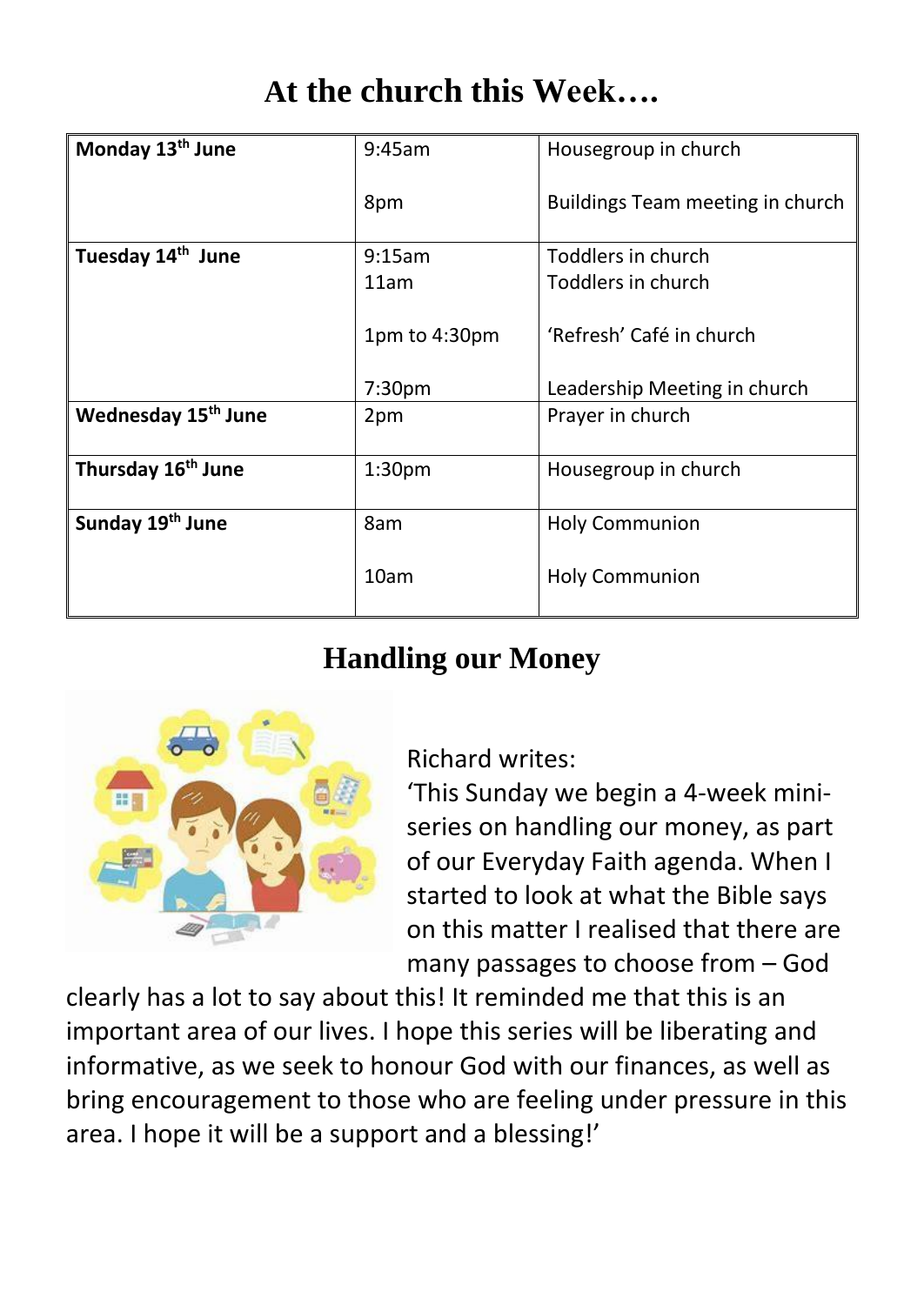### **General Church Notices**

**Communications and Image Consent Forms** – Due to changes in legislation we need to ensure that we have your permission to communicate with you and to use your image in our varied communications. Your privacy is important to us so please can you visit the **POP UP STAND** at the back of church to complete the necessary paperwork. If you have any queries, please do speak with either Gill Smith or Sharon Jarvis.

**TODAY – Sunday 12th June**: Ellenor Glorious Gardens event at Pencroft Drive, Dartford DA1 2PB from 2 to 5pm. Tickets are available on the day! Refreshments and a variety of plants will be available to purchase.



#### **Church Picnic on Saturday 9th July at Hall place at 1pm**

As the school year closes we are celebrating with a Church Picnic at Hall Place. Please do invite your friends as the church family comes together to enjoy a fun filled afternoon and bring a packed lunch and outdoor games to share.

A number of church members are attending the **New Wine United Event** in the summer at the East of England showground in Peterborough from **Saturday 23rd July to Thursday 28th July.** This will be a time of celebrating everything God has been doing in our lives, churches, and communities with impactful teaching, worship, Holy Spirit ministry, community, connection, and transformational encounters with God. There will be programmes for all ages, with New Wine Kids groups and LUMINOSITY for 11-18s.

The New Wine organisation are looking for youth and adult volunteers to help out at the event either full or part time and are offering FREE places for those that volunteer, is this something that you could do?

Please speak with Richard or Lynne for further information.

Our Assistant Curate, **Alex Coakley-Youngs** will be moving in to the Curate's house on Friday 12th August with his wife Emma and son Theodore (Teddy) joining him a week later.

We would love to welcome them with a Goodie Box of cupboard staples and some luxurious gifts. Please do get your thinking hats on as to what you could pop into the box. The box will be appearing at the back of church towards the end of July

**Privacy Notice** – our Privacy Policy is available at the bottom of the home page of the church website – <https://christchurchdartford.com/>

Please read this so that you know exactly what we do with your personal data.